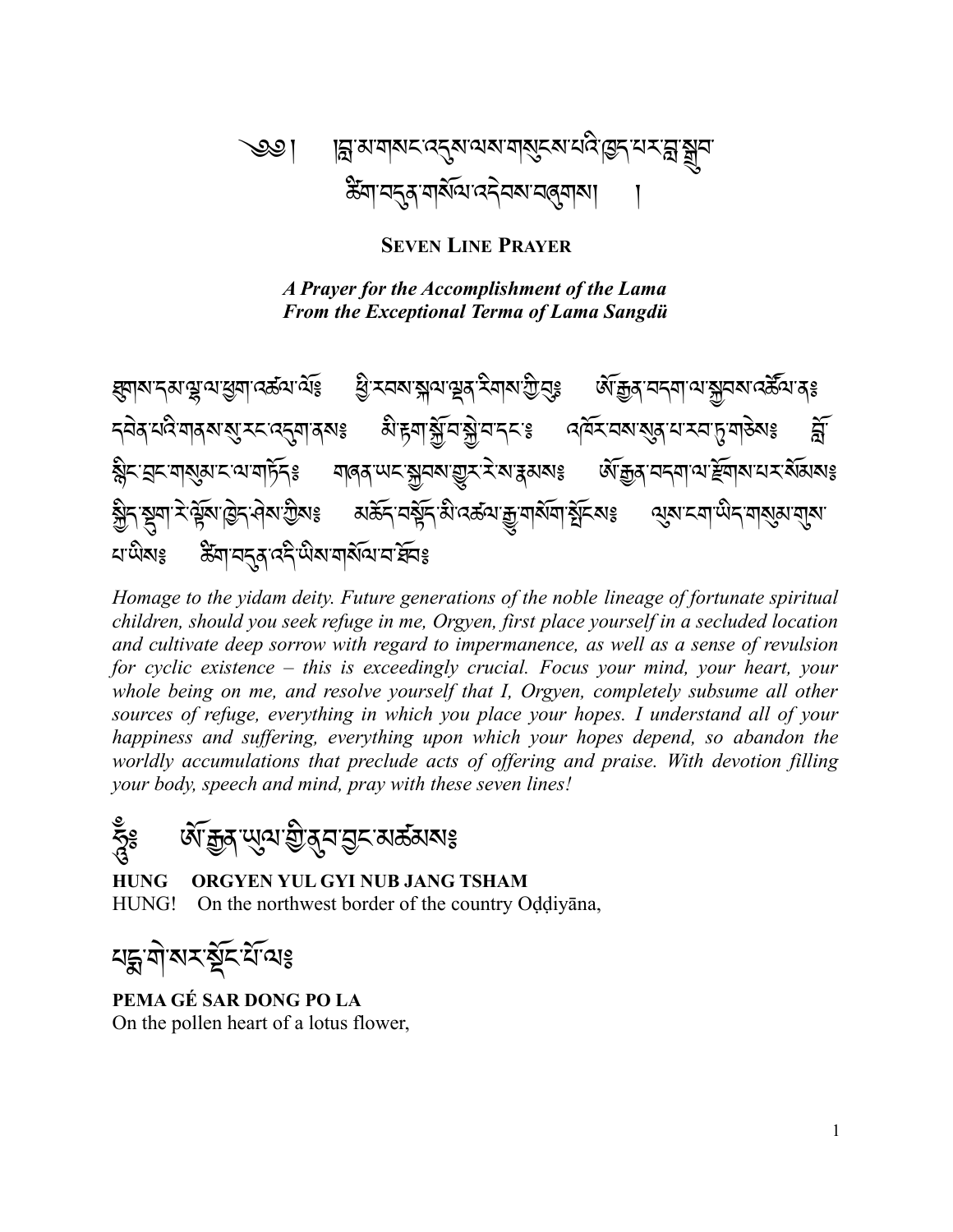ཡ་མཚན་མཆོག་གི་དངོས་གྲུབ་བརྙེས༔

**YA TSHEN CHHOK GI NGÖ DRUB NYEY** The marvelous, supreme accomplishment has been attained.



**PEMA JUNG NAY ZHEY SU DRAK** You are renowned as the Lotus-Born,



**KHOR DU KHAN DRO MANG PÖ KOR** Surrounded by a retinue of many Ḍākinīs.

ছিন্'গ্ৰীষ্ট্ৰম'ম্ভ্ৰমব্মানস্ত্ৰুৰ'গ্ৰীঃ

**KHYÉ KYI JEY SU DAK DRUB KYI** Following you to be like you,

ঠ্রির গ্রীষ্ম ক্ল্লীব্রুর স্ত্রীয় স্থানীতাঃ

**JIN GYIY LOB CHHIR SHEK SU SOL** I beseech you to come and bless me.

মুম্বন্দ্ৰ মই হৈঃ

## **GURU PEMA SIDDHI HUNG**

ཞེས་པས་ཡང་ཡང་གསོལ་བ་ཐོབ༔ གདུང་བ་དྲག་བསྐྱེད་མཆི་མ་ཕྱུང་༔ དད་པས་ཁམས་འདུས་འབྱུང་སྲིད་ বঃ সমামীমাৰ্ঘিন যামা বিমাঃ মহাইাঞ্চাই আৰু বহ্ৰী অনুসমামত্ৰী বিমা *८*་ਘੈঝ་སྐྱོབ་པ་སྲོས་ᢒེ་དགོསঃ དུས་གསུམ་རྒྱལ་བའི་སྲས་སུ་འརྱུརঃ དབང་கॆན་རང་རིག་སེམས་ལ་རོབঃ টিহাবাই বাৰ্ষ্ম বিৰোক্ত বিৰুদ্ধৰ সম্পূৰ্ণ সম্প্ৰতি বিৰোক্ত বিৰোক্ত সম্প্ৰতি বিৰোক্ত সম্প্ৰতি বিৰোক্ত সম্প্ৰতি <u>য়৾</u>৽৽ য়ৼ৾ড়৸ৼড়ৢয়ৼ৾য়৽ঢ়ঀয়ড়য়ৼড়ৼৼয়৸ৼ৽ ঘঝমাডন্সমে থাৰ্ছবামঃ নন্মাণ্ডলিক্টেমিউটো স্কুমঃ ষ্ট্ৰীৰ্ডিম ব্ৰিয়াননি ঘনমাক্তৰ্ব নেইঃ